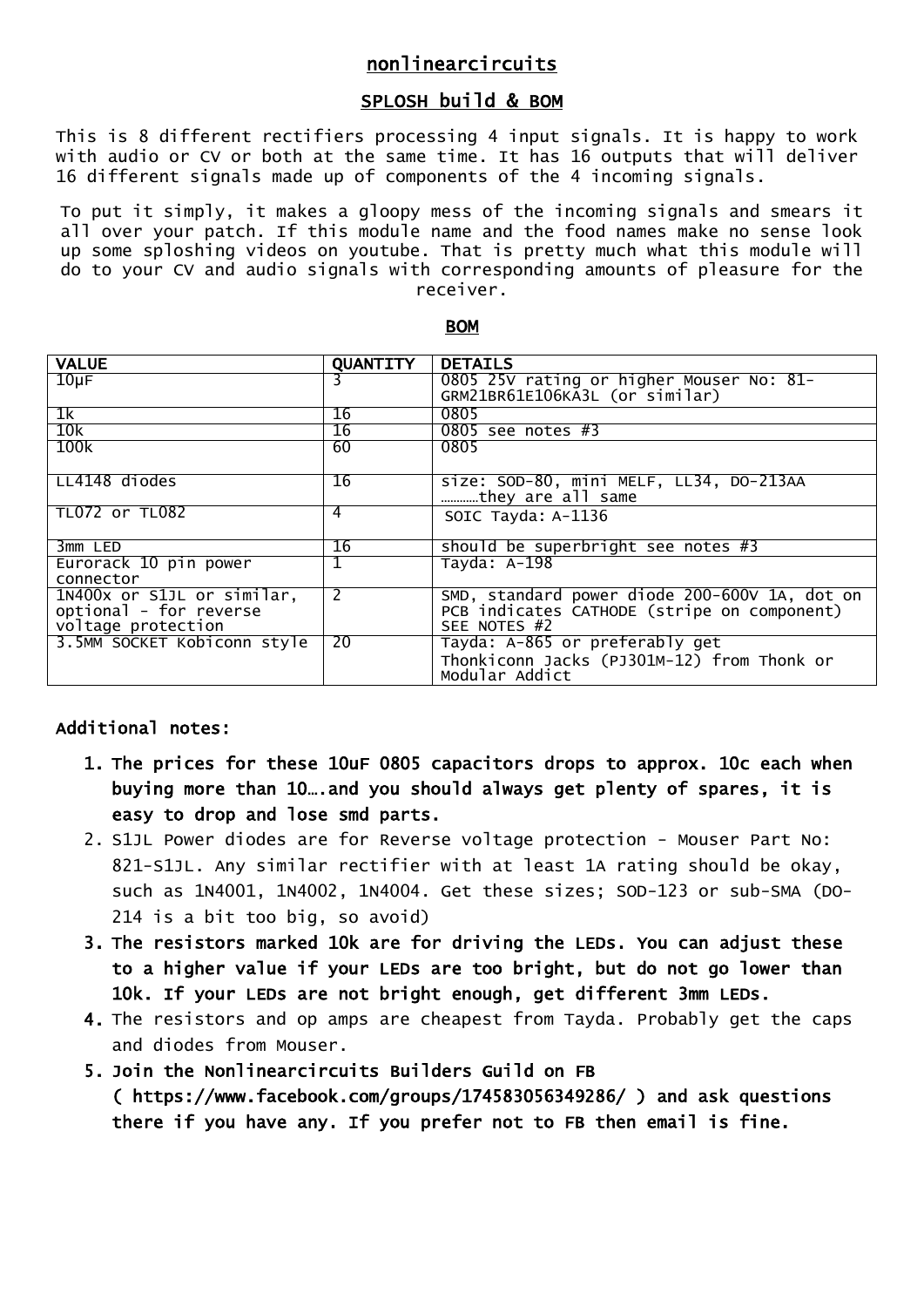

 $V_{out+} = V_{in+} - V_{in-}$  if > 0, otherwise 0  $V_{out-} = V_{in+} - V_{in-}$  if < 0, otherwise 0

Ignoring diode voltage drop

Splosh is pretty much this schematic repeated 16 times. Looking at the panel, the output labels indicate how the input signals are combined.

 $C =$  custard

- $T = \text{tracele}$
- $N = n$ atto
- $B = batter$

As an example, looking at the 1st output;  $CT/NB+$  means C & T are fed to the  $+$ input, N & B are fed to the – input and the + output is fed to the jack.

The + outputs are generally above 0V and the – outputs are mostly below 0V, tho not always.

The LEDs are just hanging off the diode/100k nodes, the ones on the – outputs are reversed biased. This is why the LED resistors should be 10k+.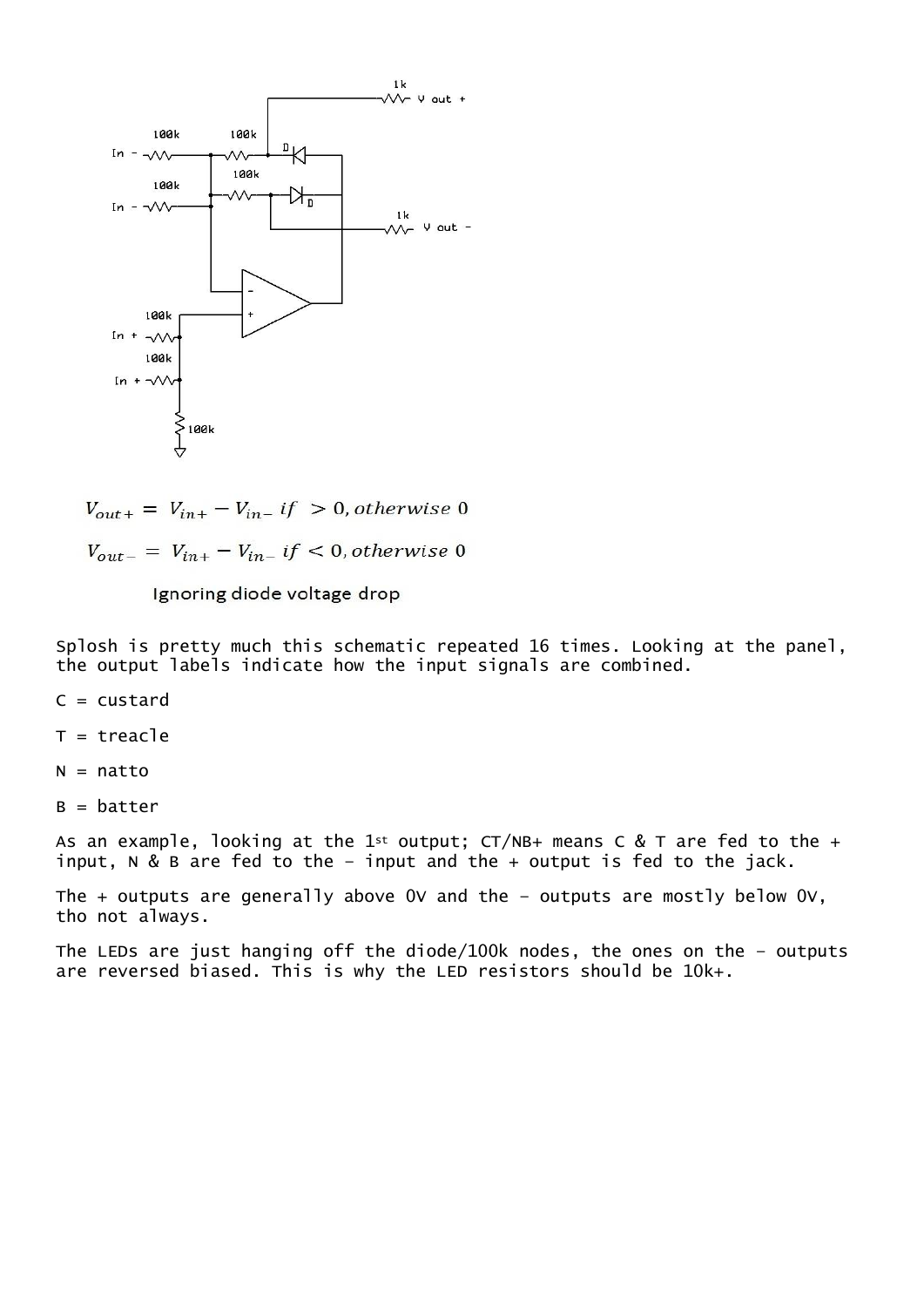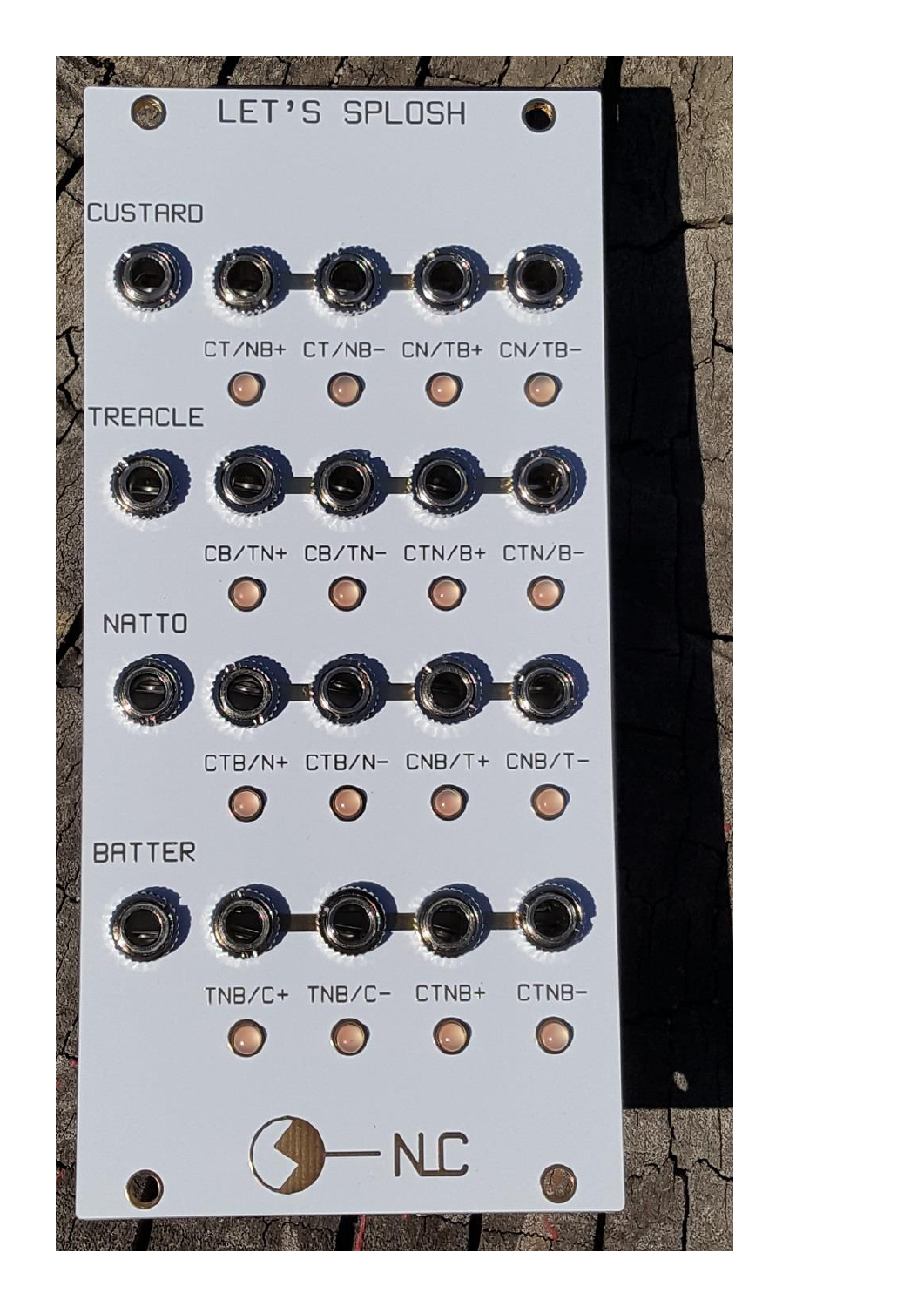